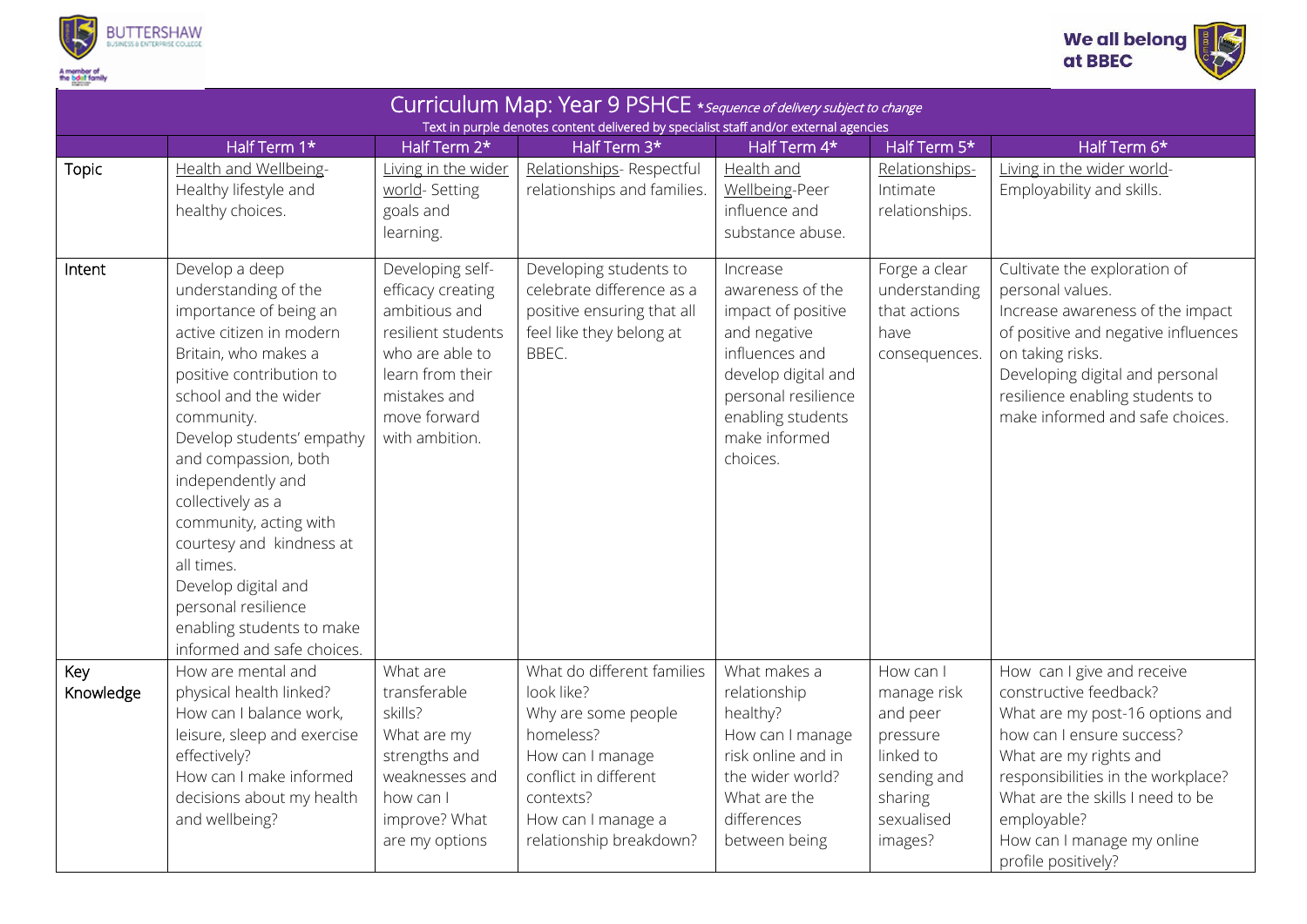| What does active        | when I leave     | Who can help me if I need | assertive and       | What is risky | How can I identify and access help                           |
|-------------------------|------------------|---------------------------|---------------------|---------------|--------------------------------------------------------------|
| democracy look like and | school?          | support?                  | aggressive?         | sexual        | and support linked to my online                              |
| what is my role?        | What skills do I | How should I react in an  | What are the legal  | behaviour?    | profile?                                                     |
|                         | have that will   | emergency situation?      | implications of     |               | What is consent in different                                 |
|                         | make me          | How can I help someone    | belonging to a gang |               | situations?                                                  |
|                         | successful?      | who is bleeding or in     | or carrying a       |               | What is sexual harassment in                                 |
|                         |                  | shock?                    | weapon?             |               | different situations?                                        |
|                         |                  |                           | What are positive   |               | What does love and respect look                              |
|                         |                  |                           | social norms linked |               | like in a romantic relationship?                             |
|                         |                  |                           | to alcohol and      |               | Identify how you want to be treated                          |
|                         |                  |                           | drugs?              |               | in a relationship.                                           |
|                         |                  |                           |                     |               | What are the options available to                            |
|                         |                  |                           |                     |               | people who wish to make a long                               |
|                         |                  |                           |                     |               | term commitment?                                             |
|                         |                  |                           |                     |               | What are the differences between                             |
|                         |                  |                           |                     |               | consensual and forced marriage?                              |
|                         |                  |                           |                     |               | Where can someone access help                                |
|                         |                  |                           |                     |               | linked to forced marriages?                                  |
|                         |                  |                           |                     |               | What are the different stages of                             |
|                         |                  |                           |                     |               | building an intimate relationship?                           |
|                         |                  |                           |                     |               | What is relationship abuse and                               |
|                         |                  |                           |                     |               | rape?                                                        |
|                         |                  |                           |                     |               | What are healthy and respectful                              |
|                         |                  |                           |                     |               | ways to resolve conflict in a                                |
|                         |                  |                           |                     |               | relationship?                                                |
|                         |                  |                           |                     |               | What impact does abuse have on a                             |
|                         |                  |                           |                     |               | victim?                                                      |
|                         |                  |                           |                     |               | What are the myths linked to<br>pregnancy and contraception? |
|                         |                  |                           |                     |               | What are the benefits of                                     |
|                         |                  |                           |                     |               | contraception?                                               |
|                         |                  |                           |                     |               | What are the responsibilities linked                         |
|                         |                  |                           |                     |               | to parenthood?                                               |